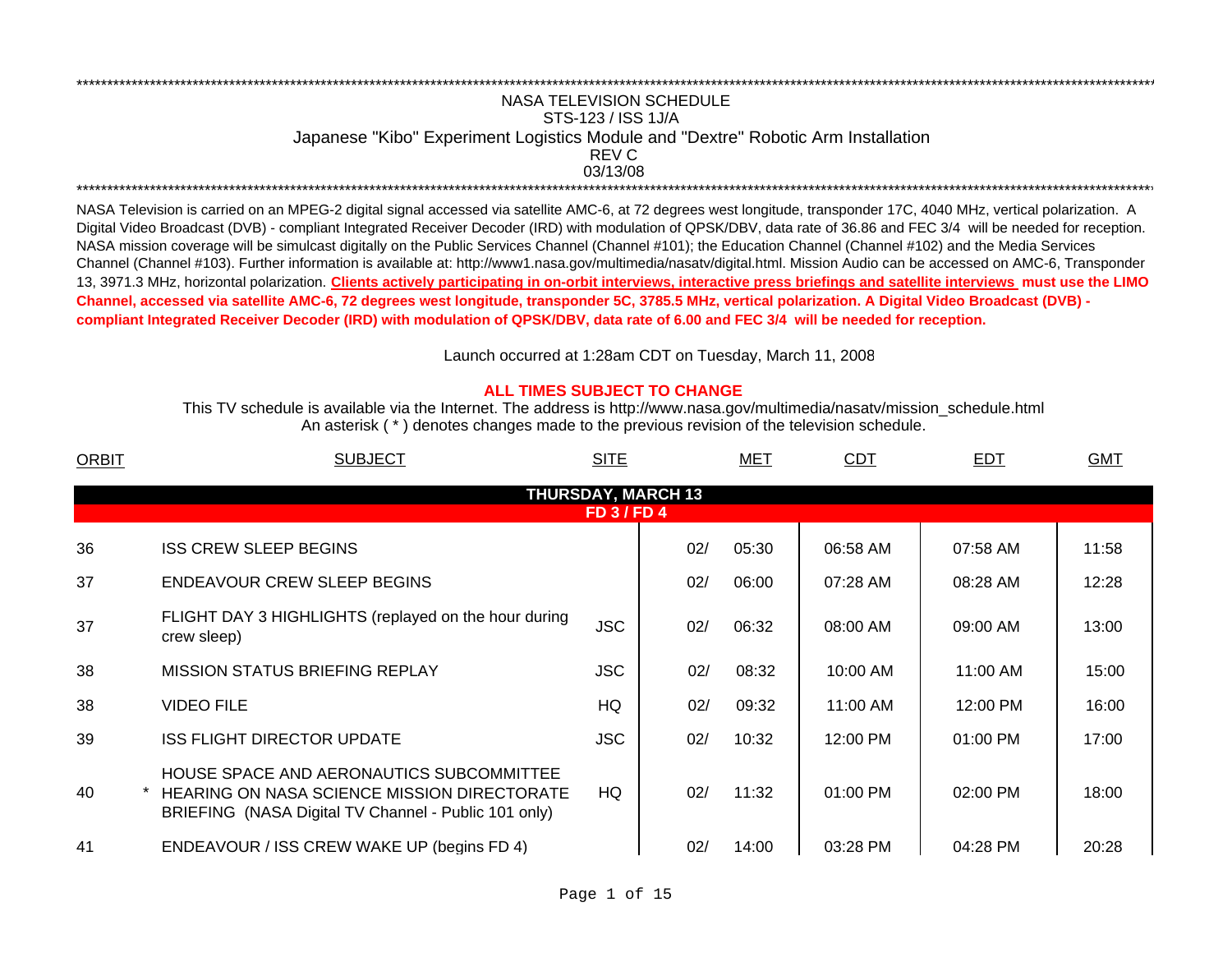| <b>ORBIT</b> | <b>SUBJECT</b>                                                      | <b>SITE</b>                                 |     | <b>MET</b> | CDT      | <b>EDT</b> | <b>GMT</b> |
|--------------|---------------------------------------------------------------------|---------------------------------------------|-----|------------|----------|------------|------------|
| 42           | $\star$<br><b>POST-MMT BRIEFING</b>                                 | <b>JSC</b>                                  | 02/ | 14:32      | 04:00 PM | 05:00 PM   | 21:00      |
| 42           | EVA #1 PREPARATIONS RESUME                                          |                                             | 02/ | 14:40      | 04:08 PM | 05:08 PM   | 21:08      |
| 44           | EVA #1 BEGINS                                                       |                                             | 02/ | 18:55      | 08:23 PM | 09:23 PM   | 01:23      |
| 45           | JLP PREPARATION FOR UNBERTHING                                      |                                             | 02/ | 19:40      | 09:08 PM | 10:08 PM   | 02:08      |
| 46           | <b>SRMS GRAPPLES JLP</b>                                            |                                             | 02/ | 20:35      | 10:03 PM | 11:03 PM   | 03:03      |
| 46           | OTCM INSTALLATION ON SPDM ARM 2                                     |                                             | 02/ | 20:55      | 10:23 PM | 11:23 PM   | 03:23      |
|              |                                                                     | <b>FRIDAY, MARCH 14</b><br><b>FD 4/FD 5</b> |     |            |          |            |            |
|              |                                                                     |                                             |     |            |          |            |            |
| 47           | OTCM INSTALLATION ON SPDM ARM 1                                     |                                             | 02/ | 22:55      | 12:23 AM | 01:23 AM   | 05:23      |
| 47           | SRMS UNBERTH JLP FROM ENDEAVOUR                                     |                                             | 02/ | 23:30      | 12:58 AM | 01:58 AM   | 05:58      |
| 48           | SRMS INSTALLS JLP ONTO HARMONY ZENITH PORT                          |                                             | 03/ | 00:55      | 02:23 AM | 03:23 AM   | 07:23      |
| 49           | EVA #1 ENDS                                                         |                                             | 03/ | 01:25      | 02:53 AM | 03:53 AM   | 07:53      |
| 49           | JLP INSTALLATION ON HARMONY COMPLETE                                |                                             | 03/ | 01:45      | 03:13 AM | 04:13 AM   | 08:13      |
| 50           | HARMONY - JLP VESTIBULE LEAK CHECKS                                 |                                             | 03/ | 03:30      | 04:58 AM | 05:58 AM   | 09:58      |
| 50           | <b>MISSION STATUS BRIEFING</b>                                      | <b>JSC</b>                                  | 03/ | 03:32      | 05:00 AM | 06:00 AM   | 10:00      |
| 52           | <b>ISS CREW SLEEP BEGINS</b>                                        |                                             | 03/ | 05:30      | 06:58 AM | 07:58 AM   | 11:58      |
| 52           | <b>ENDEAVOUR CREW SLEEP BEGINS</b>                                  |                                             | 03/ | 06:00      | 07:28 AM | 08:28 AM   | 12:28      |
| 52           | FLIGHT DAY 4 HIGHLIGHTS (replayed on the hour during<br>crew sleep) | <b>JSC</b>                                  | 03/ | 06:32      | 08:00 AM | 09:00 AM   | 13:00      |
| 54           | MISSION STATUS BRIEFING REPLAY                                      | <b>JSC</b>                                  | 03/ | 08:32      | 10:00 AM | 11:00 AM   | 15:00      |
| 54           | <b>VIDEO FILE</b>                                                   | <b>HQ</b>                                   | 03/ | 09:32      | 11:00 AM | 12:00 PM   | 16:00      |
| 55           | ISS FLIGHT DIRECTOR UPDATE                                          | <b>JSC</b>                                  | 03/ | 11:02      | 12:30 PM | 01:30 PM   | 17:30      |
| 57           | <b>ISS FLIGHT DIRECTOR UPDATE REPLAY</b>                            | <b>JSC</b>                                  | 03/ | 13:02      | 02:30 PM | 03:30 PM   | 19:30      |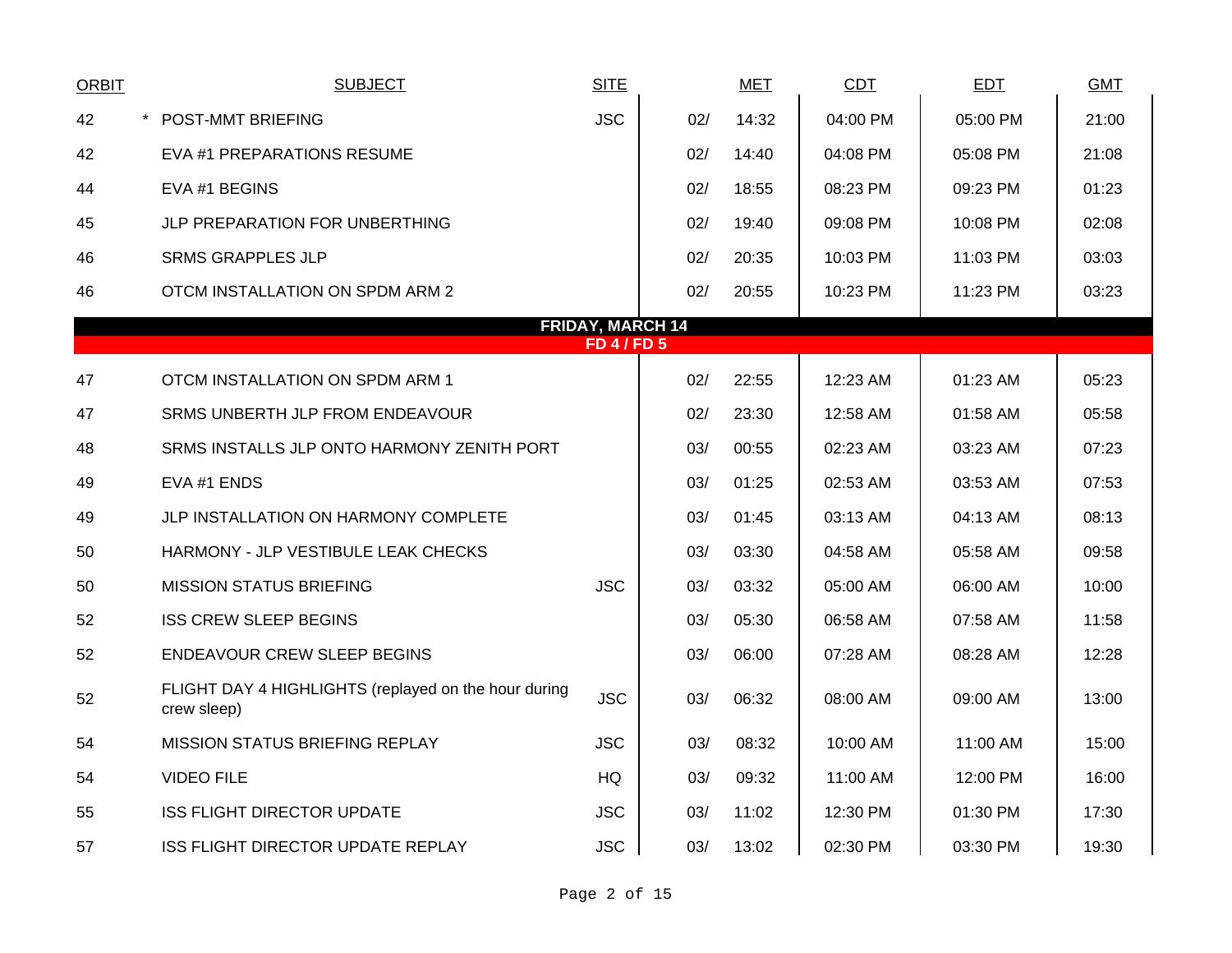| <b>ORBIT</b>                                  | <b>SUBJECT</b>                                                            | <b>SITE</b>   |     | <b>MET</b> | <b>CDT</b> | <b>EDT</b> | <b>GMT</b> |  |  |  |  |
|-----------------------------------------------|---------------------------------------------------------------------------|---------------|-----|------------|------------|------------|------------|--|--|--|--|
| 57                                            | ENDEAVOUR / ISS CREW WAKE UP (begins FD 5)                                |               | 03/ | 14:00      | 03:28 PM   | 04:28 PM   | 20:28      |  |  |  |  |
| 58                                            | * POST-MMT BRIEFING                                                       | <b>JSC</b>    | 03/ | 14:32      | 04:00 PM   | 05:00 PM   | 21:00      |  |  |  |  |
| 59                                            | <b>JLP/HARMONY VESTIBULE OUTFITTING BEGINS</b>                            |               | 03/ | 16:30      | 05:58 PM   | 06:58 PM   | 22:58      |  |  |  |  |
| 59                                            | <b>JLP ACTIVATION BEGINS</b>                                              |               | 03/ | 16:45      | 06:13 PM   | 07:13 PM   | 23:13      |  |  |  |  |
| 59                                            | <b>SSRMS GRAPPLES &amp; UNBERTHS OBSS FROM</b><br>ENDEAVOUR'S PAYLOAD BAY |               | 03/ | 17:00      | 06:28 PM   | 07:28 PM   | 23:28      |  |  |  |  |
| 60                                            | <b>SSRMS HANDOFF OBSS TO SRMS</b>                                         |               | 03/ | 17:45      | 07:13 PM   | 08:13 PM   | 00:13      |  |  |  |  |
| 61                                            | <b>MISSION STATUS BRIEFING</b>                                            | <b>JSC</b>    | 03/ | 19:32      | 09:00 PM   | 10:00 PM   | 02:00      |  |  |  |  |
| 62                                            | JLP HATCH OPEN AND INGRESS                                                |               | 03/ | 21:50      | 11:18 PM   | 12:18 AM   | 04:18      |  |  |  |  |
| <b>SATURDAY, MARCH 15</b><br><b>FD 5/FD 6</b> |                                                                           |               |     |            |            |            |            |  |  |  |  |
|                                               |                                                                           |               |     |            |            |            |            |  |  |  |  |
| 63                                            | ABC NEWS / SPACE.COM / FLORIDA TODAY IN-FLIGHT<br><b>INTERVIEWS</b>       | <b>ISS KU</b> | 03/ | 23:00      | 12:28 AM   | 01:28 AM   | 05:28      |  |  |  |  |
| 64                                            | EVA #2 PROCEDURE REVIEW                                                   |               | 04/ | 01:30      | 02:58 AM   | 03:58 AM   | 07:58      |  |  |  |  |
| 66                                            | LINNEHAN & FOREMAN EVA #2 CAMPOUT BEGINS                                  |               | 04/ | 03:15      | 04:43 AM   | 05:43 AM   | 09:43      |  |  |  |  |
| 67                                            | <b>ISS CREW SLEEP BEGINS</b>                                              |               | 04/ | 04:30      | 05:58 AM   | 06:58 AM   | 10:58      |  |  |  |  |
| 67                                            | <b>ENDEAVOUR CREW SLEEP BEGINS</b>                                        |               | 04/ | 05:00      | 06:28 AM   | 07:28 AM   | 11:28      |  |  |  |  |
| 68                                            | FLIGHT DAY 5 HIGHLIGHTS (replayed on the hour during<br>crew sleep)       | <b>JSC</b>    | 04/ | 05:32      | 07:00 AM   | 08:00 AM   | 12:00      |  |  |  |  |
| 69                                            | <b>MISSION STATUS BRIEFING REPLAY</b>                                     | <b>JSC</b>    | 04/ | 07:32      | 09:00 AM   | 10:00 AM   | 14:00      |  |  |  |  |
| 71                                            | ISS FLIGHT DIRECTOR UPDATE                                                | <b>JSC</b>    | 04/ | 10:32      | 12:00 PM   | 01:00 PM   | 17:00      |  |  |  |  |
| 73                                            | ISS FLIGHT DIRECTOR UPDATE REPLAY                                         | <b>JSC</b>    | 04/ | 12:02      | 01:30 PM   | 02:30 PM   | 18:30      |  |  |  |  |
| 73                                            | ENDEAVOUR / ISS CREW WAKE UP (begins FD 6)                                |               | 04/ | 13:00      | 02:28 PM   | 03:28 PM   | 19:28      |  |  |  |  |
| 73                                            | EVA #2 PREPARATIONS RESUME                                                |               | 04/ | 13:40      | 03:08 PM   | 04:08 PM   | 20:08      |  |  |  |  |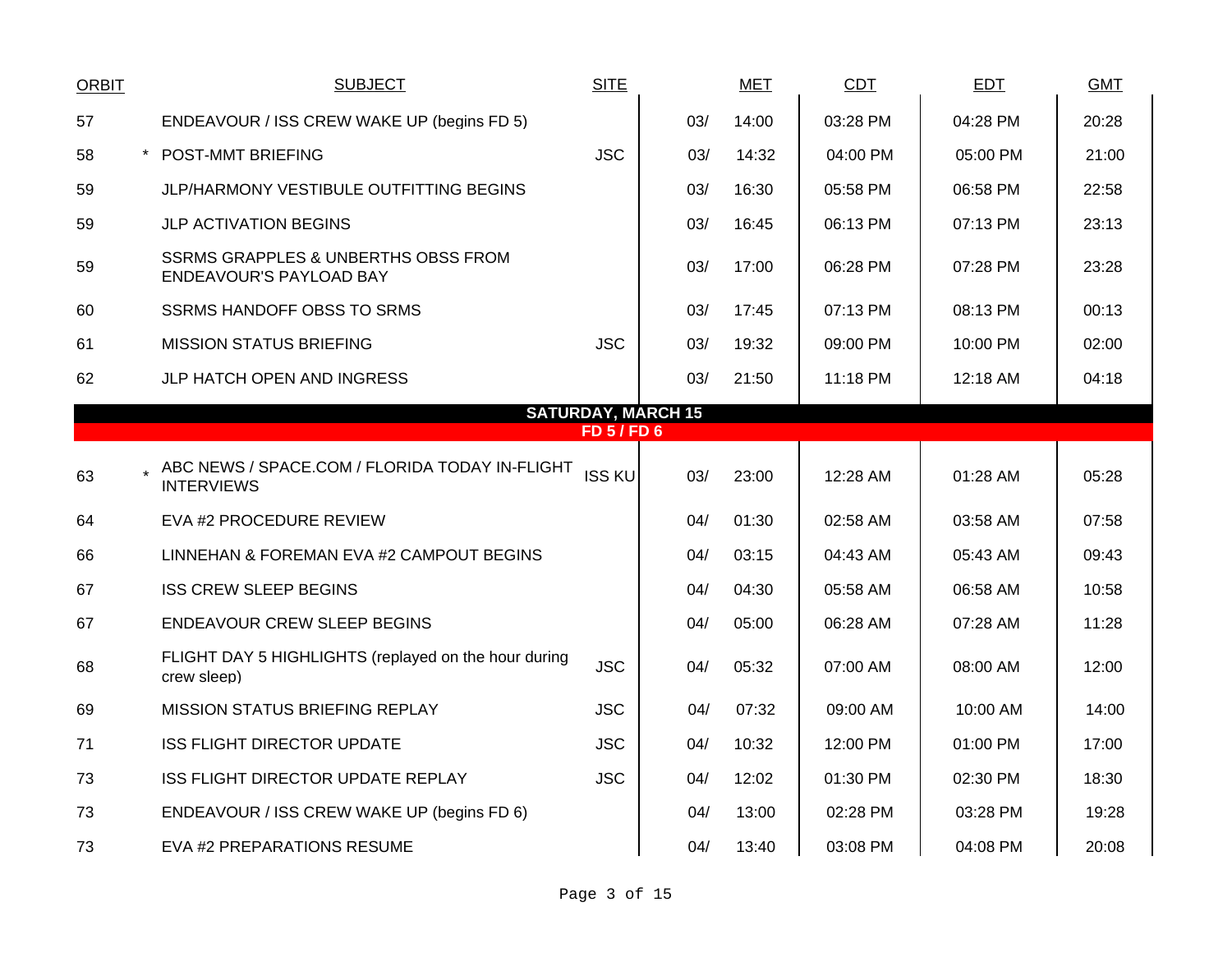| <b>ORBIT</b>                                  | <b>SUBJECT</b>                                                                               | <b>SITE</b>   |     | <b>MET</b> | <b>CDT</b> | <b>EDT</b> | <b>GMT</b> |  |  |  |  |
|-----------------------------------------------|----------------------------------------------------------------------------------------------|---------------|-----|------------|------------|------------|------------|--|--|--|--|
| 75                                            | JLP RACK CONFIGURATION BEGINS                                                                |               | 04/ | 16:00      | 05:28 PM   | 06:28 PM   | 22:28      |  |  |  |  |
| 76                                            | EVA #2 BEGINS                                                                                |               | 04/ | 17:55      | 07:23 PM   | 08:23 PM   | 00:23      |  |  |  |  |
| 76                                            | SPDM ARM 2 STOWAGE                                                                           |               | 04/ | 18:40      | 08:08 PM   | 09:08 PM   | 01:08      |  |  |  |  |
| 77                                            | SPDM ARM 1 STOWAGE                                                                           |               | 04/ | 20:10      | 09:38 PM   | 10:38 PM   | 02:38      |  |  |  |  |
| 77                                            | SPDM ARM INSTALLATION                                                                        |               | 04/ | 21:10      | 10:38 PM   | 11:38 PM   | 03:38      |  |  |  |  |
| <b>SUNDAY, MARCH 16</b><br><b>FD 6 / FD 7</b> |                                                                                              |               |     |            |            |            |            |  |  |  |  |
| 79                                            | SPDM COVER REMOVAL                                                                           |               | 04/ | 23:00      | 12:28 AM   | 01:28 AM   | 05:28      |  |  |  |  |
| 80                                            | EVA #2 ENDS                                                                                  |               | 05/ | 01:00      | 02:28 AM   | 03:28 AM   | 07:28      |  |  |  |  |
| 82                                            | <b>MISSION STATUS BRIEFING</b>                                                               | <b>JSC</b>    | 05/ | 03:02      | 04:30 AM   | 05:30 AM   | 09:30      |  |  |  |  |
| 83                                            | <b>ISS CREW SLEEP BEGINS</b>                                                                 |               | 05/ | 04:30      | 05:58 AM   | 06:58 AM   | 10:58      |  |  |  |  |
| 83                                            | <b>ENDEAVOUR CREW SLEEP BEGINS</b>                                                           |               | 05/ | 05:00      | 06:28 AM   | 07:28 AM   | 11:28      |  |  |  |  |
| 84                                            | FLIGHT DAY 6 HIGHLIGHTS (replayed on the hour during<br>crew sleep)                          | <b>JSC</b>    | 05/ | 05:32      | 07:00 AM   | 08:00 AM   | 12:00      |  |  |  |  |
| 84                                            | SPDM POWERUP AND JOINT TESTING BEGINS                                                        |               | 05/ | 06:15      | 07:43 AM   | 08:43 AM   | 12:43      |  |  |  |  |
| 85                                            | <b>MISSION STATUS BRIEFING REPLAY</b>                                                        | <b>JSC</b>    | 05/ | 07:32      | 09:00 AM   | 10:00 AM   | 14:00      |  |  |  |  |
| 87                                            | <b>ISS FLIGHT DIRECTOR UPDATE</b>                                                            | <b>JSC</b>    | 05/ | 10:02      | 11:30 AM   | 12:30 PM   | 16:30      |  |  |  |  |
| 89                                            | ISS FLIGHT DIRECTOR UPDATE REPLAY                                                            | <b>JSC</b>    | 05/ | 12:02      | 01:30 PM   | 02:30 PM   | 18:30      |  |  |  |  |
| 88                                            | ENDEAVOUR/ ISS CREW WAKE UP (begins FD 7)                                                    |               | 05/ | 13:00      | 02:28 PM   | 03:28 PM   | 19:28      |  |  |  |  |
| 90                                            | SPDM ARM BRAKE TESTING BEGINS                                                                |               | 05/ | 15:15      | 04:43 PM   | 05:43 PM   | 21:43      |  |  |  |  |
| 92                                            | KMOX RADIO - St. Louis, MO / WEWS-TV - Cleveland,<br>OH / WBZ-TV, Boston, MA LIVE INTERVIEWS | <b>ISS KU</b> | 05/ | 19:50      | 09:18 PM   | 10:18 PM   | 02:18      |  |  |  |  |
| 93                                            | JLP RACK CONFIGURATION CONTINUES                                                             |               | 05/ | 20:10      | 09:38 PM   | 10:38 PM   | 02:38      |  |  |  |  |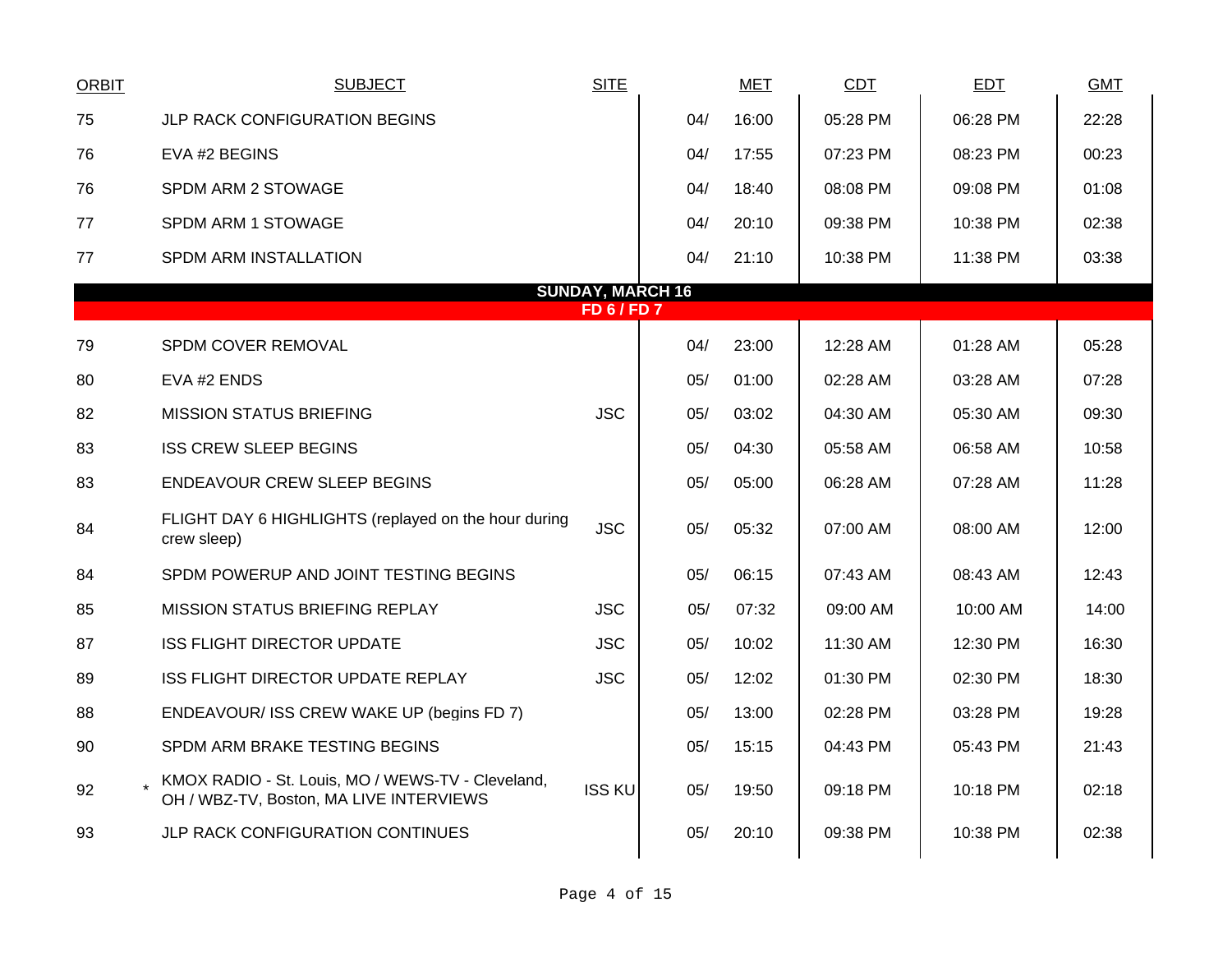| <b>ORBIT</b><br>94 | <b>SUBJECT</b><br><b>MISSION STATUS BRIEFING</b>                    | <b>SITE</b><br><b>JSC</b> | 05/                     | <b>MET</b><br>20:32 | CDT<br>10:00 PM | <b>EDT</b><br>11:00 PM | <b>GMT</b><br>03:00 |
|--------------------|---------------------------------------------------------------------|---------------------------|-------------------------|---------------------|-----------------|------------------------|---------------------|
|                    |                                                                     |                           | <b>MONDAY, MARCH 17</b> |                     |                 |                        |                     |
|                    |                                                                     | <b>FD 7 / FD 8</b>        |                         |                     |                 |                        |                     |
| 98                 | EVA #3 PROCEDURE REVIEW                                             |                           | 06/                     | 01:00               | 02:28 AM        | 03:28 AM               | 07:28               |
| 98                 | LINNEHAN & BEHNKEN EVA #3 CAMPOUT BEGINS                            |                           | 06/                     | 02:15               | 03:43 AM        | 04:43 AM               | 08:43               |
| 99                 | <b>ISS CREW SLEEP BEGINS</b>                                        |                           | 06/                     | 03:30               | 04:58 AM        | 05:58 AM               | 09:58               |
| 99                 | ENDEAVOUR CREW SLEEP BEGINS                                         |                           | 06/                     | 04:00               | 05:28 AM        | 06:28 AM               | 10:28               |
| 99                 | FLIGHT DAY 7 HIGHLIGHTS (replayed on the hour during<br>crew sleep) | <b>JSC</b>                | 06/                     | 04:32               | 06:00 AM        | 07:00 AM               | 11:00               |
| 101                | <b>MISSION STATUS BRIEFING REPLAY</b>                               | <b>JSC</b>                | 06/                     | 06:32               | 08:00 AM        | 09:00 AM               | 13:00               |
| 102                | <b>VIDEO FILE</b>                                                   | HQ                        | 06/                     | 09:02               | 10:30 AM        | 11:30 AM               | 15:30               |
| 102                | <b>ISS FLIGHT DIRECTOR UPDATE</b>                                   | <b>JSC</b>                | 06/                     | 09:32               | 11:00 AM        | 12:00 PM               | 16:00               |
| 104                | <b>ISS FLIGHT DIRECTOR UPDATE REPLAY</b>                            | <b>JSC</b>                | 06/                     | 11:32               | 01:00 PM        | 02:00 PM               | 18:00               |
| 104                | ENDEAVOUR / ISS CREW WAKE UP (begins FD 8)                          |                           | 06/                     | 12:00               | 01:28 PM        | 02:28 PM               | 18:28               |
| 104                | EVA #3 PREPARATIONS RESUME                                          |                           | 06/                     | 12:40               | 02:08 PM        | 03:08 PM               | 19:08               |
| 107                | EVA #3 BEGINS                                                       |                           | 06/                     | 16:55               | 06:23 PM        | 07:23 PM               | 23:23               |
| 108                | ORU TOOL PLATFORM / TOOL HOLDER ASSEMBLY<br><b>INSTALLATION</b>     |                           | 06/                     | 17:30               | 06:58 PM        | 07:58 PM               | 23:58               |
| 109                | SPACELAB PLATFORM CLEANUP                                           |                           | 06/                     | 18:55               | 08:23 PM        | 09:23 PM               | 01:23               |
| 109                | MISSE 6 & LWAPA TRANSFER TO COLUMBUS                                |                           | 06/                     | 19:25               | 08:53 PM        | 09:53 PM               | 01:53               |
| 109                | CLPA INSTALLATION ON SPDM                                           |                           | 06/                     | 20:10               | 09:38 PM        | 10:38 PM               | 02:38               |
| 110                | SPARE SSRMS YAW JOINT TRANSFER TO ESP-2                             |                           | 06/                     | 20:25               | 09:53 PM        | 10:53 PM               | 02:53               |
| 110                | MISSE 6 PASSIVE EXPERIMENT CONTAINER INSTALL<br>ON COLUMBUS         |                           | 06/                     | 20:50               | 10:18 PM        | 11:18 PM               | 03:18               |
|                    |                                                                     |                           |                         |                     |                 |                        |                     |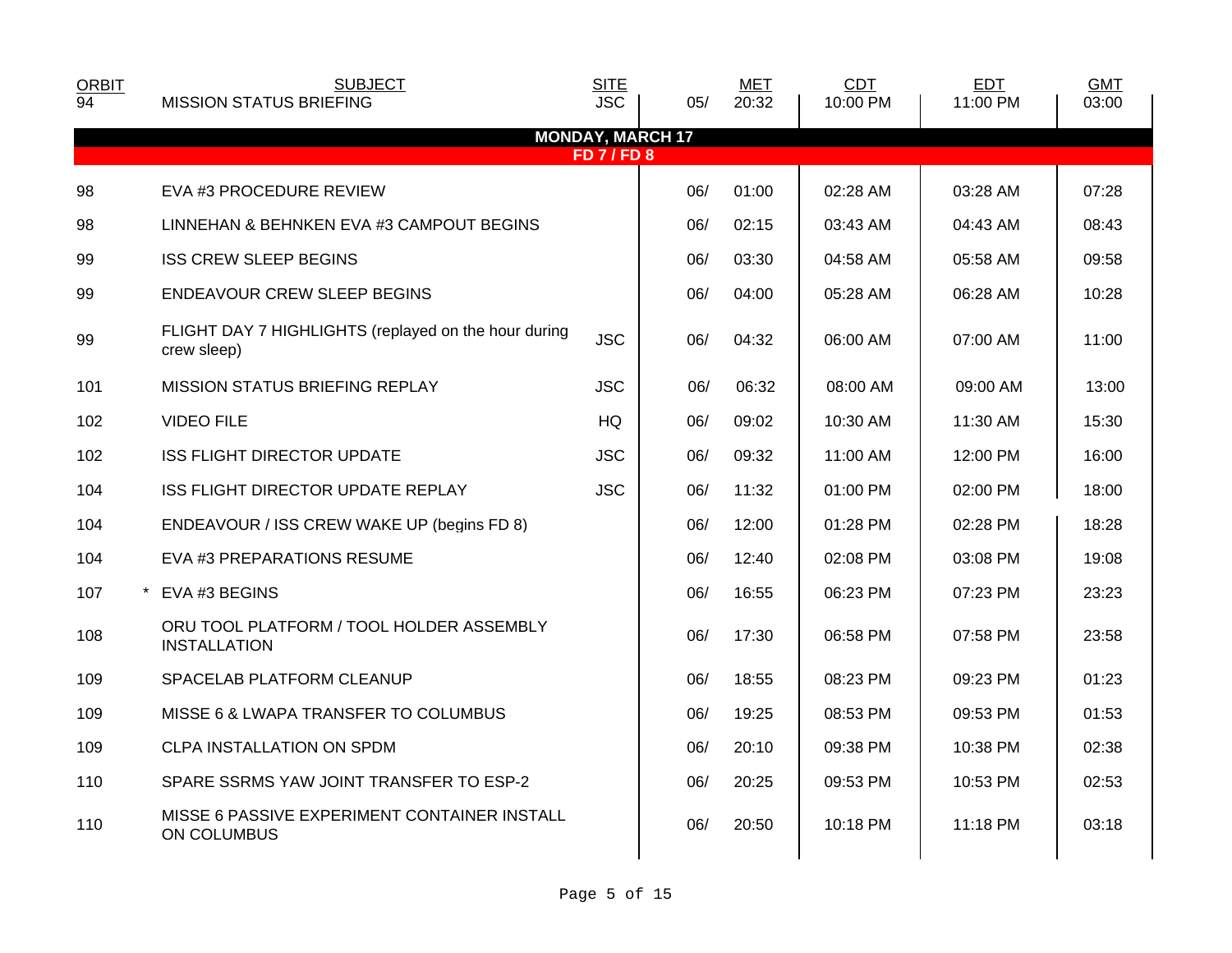| <b>ORBIT</b><br>110 | <b>SUBJECT</b><br>SPARE DCSU 1 AND 2 TRANSFER TO ESP-2              | <b>SITE</b>      | 06/                      | <b>MET</b><br>21:15 | <b>CDT</b><br>10:43 PM | <b>EDT</b><br>11:43 PM | <b>GMT</b><br>03:43 |
|---------------------|---------------------------------------------------------------------|------------------|--------------------------|---------------------|------------------------|------------------------|---------------------|
|                     |                                                                     |                  | <b>TUESDAY, MARCH 18</b> |                     |                        |                        |                     |
|                     |                                                                     | <b>FD 8/FD 9</b> |                          |                     |                        |                        |                     |
| 112                 | EVA #3 ENDS                                                         |                  | 06/                      | 23:30               | 12:58 AM               | 01:58 AM               | 05:58               |
| 112                 | <b>SSRMS GRAPPLE OF SPDM</b>                                        |                  | 06/                      | 23:45               | 01:13 AM               | 02:13 AM               | 06:13               |
| 113                 | <b>MISSION STATUS BRIEFING</b>                                      | <b>JSC</b>       | 07/                      | 01:02               | 02:30 AM               | 03:30 AM               | 07:30               |
| 113                 | SRMS/SSPDM MANEUVER TO OVERNIGHT PARK<br><b>POSITION</b>            |                  | 07/                      | 01:10               | 02:38 AM               | 03:38 AM               | 07:38               |
| 114                 | <b>ISS CREW SLEEP BEGINS</b>                                        |                  | 07/                      | 03:30               | 04:58 AM               | 05:58 AM               | 09:58               |
| 114                 | ENDEAVOUR CREW SLEEP BEGINS                                         |                  | 07/                      | 04:00               | 05:28 AM               | 06:28 AM               | 10:28               |
| 115                 | FLIGHT DAY 8 HIGHLIGHTS (replayed on the hour during<br>crew sleep) | <b>JSC</b>       | 07/                      | 04:32               | 06:00 AM               | 07:00 AM               | 11:00               |
| 116                 | <b>MISSION STATUS BRIEFING REPLAY</b>                               | <b>JSC</b>       | 07/                      | 06:32               | 08:00 AM               | 09:00 AM               | 13:00               |
| 118                 | <b>ISS FLIGHT DIRECTOR UPDATE</b>                                   | <b>JSC</b>       | 07/                      | 09:02               | 10:30 AM               | 11:30 AM               | 15:30               |
| 118                 | <b>VIDEO FILE</b>                                                   | <b>HQ</b>        | 07/                      | 09:32               | 11:00 AM               | 12:00 PM               | 16:00               |
| 118                 | <b>NASA UPDATE</b>                                                  | HQ               | 07/                      | 10:32               | 12:00 PM               | 01:00 PM               | 17:00               |
| 119                 | <b>ISS FLIGHT DIRECTOR UPDATE REPLAY</b>                            | <b>JSC</b>       | 07/                      | 11:32               | 01:00 PM               | 02:00 PM               | 18:00               |
| 120                 | ENDEAVOUR / ISS CREW WAKE UP (begins FD 9)                          |                  | 07/                      | 12:00               | 01:28 PM               | 02:28 PM               | 18:28               |
| 121                 | FINAL SPDM ARM STOWAGE                                              |                  | 07/                      | 14:15               | 03:43 PM               | 04:43 PM               | 20:43               |
| 123                 | SPDM BASE CHANGE TO DESTINY                                         |                  | 07/                      | 17:30               | 06:58 PM               | 07:58 PM               | 23:58               |
| 123                 | <b>MISSION STATUS BRIEFING</b>                                      | <b>JSC</b>       | 07/                      | 18:02               | 07:30 PM               | 08:30 PM               | 00:30               |
| 124                 | <b>SSRMS GRAPPLE OF SLP</b>                                         |                  | 07/                      | 18:40               | 08:08 PM               | 09:08 PM               | 01:08               |
| 125                 | SLP BERTH IN ENDEAVOUR PAYLOAD BAY                                  |                  | 07/                      | 19:40               | 09:08 PM               | 10:08 PM               | 02:08               |
| 126                 | <b>CREW OFF DUTY PERIOD BEGINS</b>                                  |                  | 07/                      | 22:00               | 11:28 PM               | 12:28 AM               | 04:28               |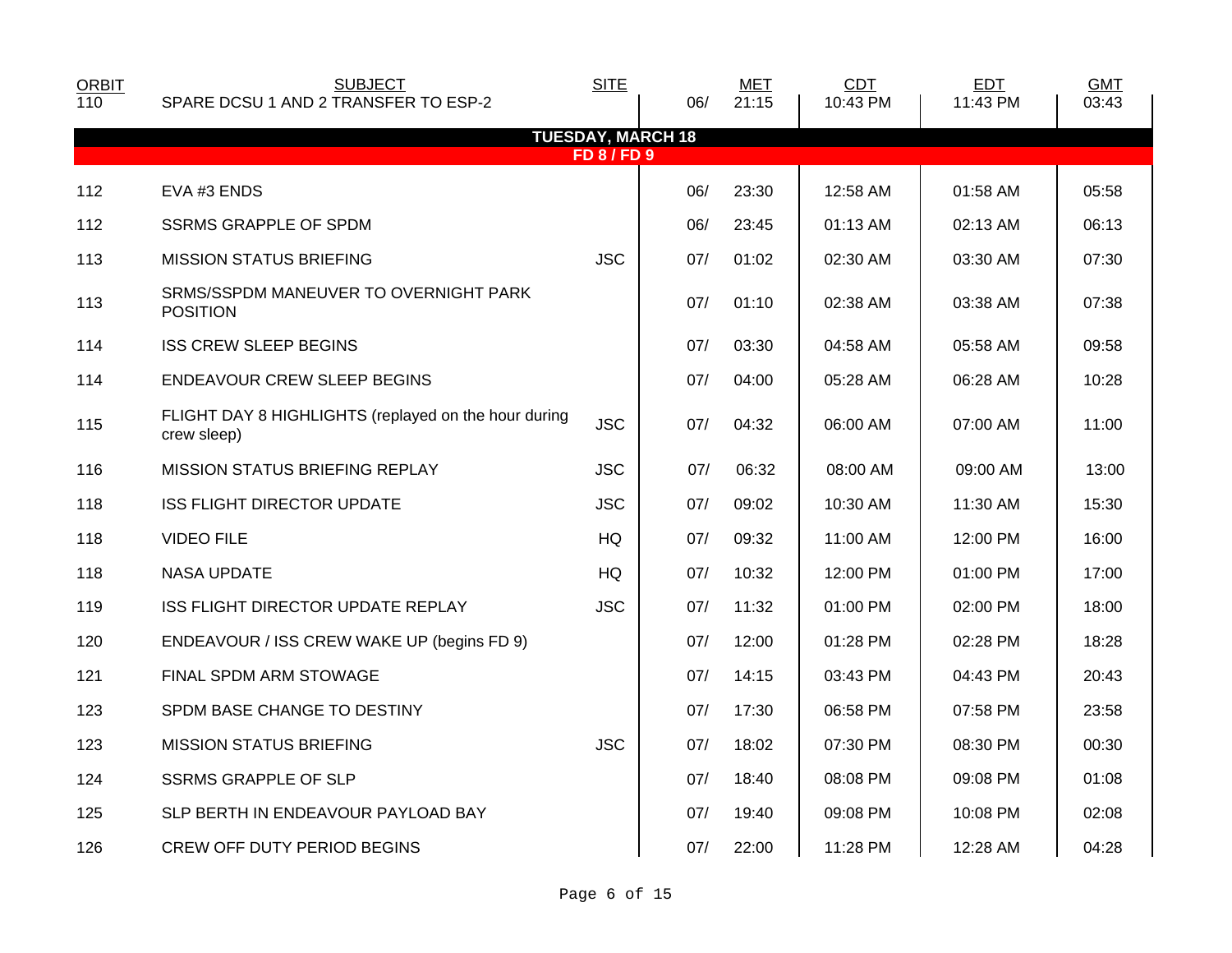| <b>ORBIT</b> | <b>SUBJECT</b>                                                              | <b>SITE</b>                                       |     | <b>MET</b> | <b>CDT</b> | <b>EDT</b> | <b>GMT</b> |
|--------------|-----------------------------------------------------------------------------|---------------------------------------------------|-----|------------|------------|------------|------------|
|              |                                                                             | <b>WEDNESDAY, MARCH 19</b><br><b>FD 9 / FD 10</b> |     |            |            |            |            |
| 127          | SPDM ACTIVATED ON DESTINY GRAPPLE FIXTURE                                   |                                                   | 07/ | 22:45      | 12:13 AM   | 01:13 AM   | 05:13      |
| 129          | <b>ISS CREW SLEEP BEGINS</b>                                                |                                                   | 08/ | 02:30      | 03:58 AM   | 04:58 AM   | 08:58      |
| 129          | <b>ENDEAVOUR CREW SLEEP BEGINS</b>                                          |                                                   | 08/ | 03:00      | 04:28 AM   | 05:28 AM   | 09:28      |
| 129          | FLIGHT DAY 9 HIGHLIGHTS (replayed on the hour during<br>crew sleep)         | <b>JSC</b>                                        | 08/ | 03:32      | 05:00 AM   | 06:00 AM   | 10:00      |
| 131          | <b>MISSION STATUS BRIEFING REPLAY</b>                                       | <b>JSC</b>                                        | 08/ | 06:32      | 08:00 AM   | 09:00 AM   | 13:00      |
| 133          | <b>ISS FLIGHT DIRECTOR UPDATE</b>                                           | <b>JSC</b>                                        | 08/ | 09:02      | 10:30 AM   | 11:30 AM   | 15:30      |
| 133          | <b>VIDEO FILE</b>                                                           | HQ                                                | 08/ | 09:32      | 11:00 AM   | 12:00 PM   | 16:00      |
| 134          | ISS FLIGHT DIRECTOR UPDATE REPLAY                                           | <b>JSC</b>                                        | 08/ | 10:32      | 12:00 PM   | 01:00 PM   | 17:00      |
| 135          | ENDEAVOUR / ISS CREW WAKE UP (begins FD 10)                                 |                                                   | 08/ | 11:00      | 12:28 PM   | 01:28 PM   | 17:28      |
| 135          | CREW OFF DUTY PERIOD BEGINS                                                 |                                                   | 08/ | 12:30      | 01:58 PM   | 02:58 PM   | 18:58      |
| 138          | * JAXA VIP EVENT                                                            | <b>ISS KU</b>                                     | 08/ | 16:40      | 06:08 PM   | 07:08 PM   | 23:08      |
| 139          | JAXA VIP EVENT REPLAY WITH ENGLISH<br><b>INTERPRETATION</b>                 | <b>JSC</b>                                        | 08/ | 17:32      | 07:00 PM   | 08:00 PM   | 00:00      |
| 140          | CBS NEWS / NBC NEWS / WMUR-TV, Manchester NH<br><b>IN-FLIGHT INTERVIEWS</b> | <b>TDRW</b>                                       | 08/ | 18:40      | 08:08 PM   | 09:08 PM   | 01:08      |
| 141          | <b>MISSION STATUS BRIEFING</b>                                              | <b>JSC</b>                                        | 08/ | 20:32      | 10:00 PM   | 11:00 PM   | 03:00      |
| 141          | EVA #4 TRAD PREPARATIONS BEGIN                                              |                                                   | 08/ | 20:45      | 10:13 PM   | 11:13 PM   | 03:13      |
|              |                                                                             | <b>THURSDAY, MARCH 20</b><br>FD 10 / FD 11        |     |            |            |            |            |
| 143          | EVA #4 PROCEDURE REVIEW                                                     |                                                   | 08/ | 23:00      | 12:28 AM   | 01:28 AM   | 05:28      |
|              |                                                                             |                                                   |     |            |            |            |            |
| 144          | BEHNKEN & FOREMAN EVA #4 CAMPOUT BEGINS                                     |                                                   | 09/ | 01:15      | 02:43 AM   | 03:43 AM   | 07:43      |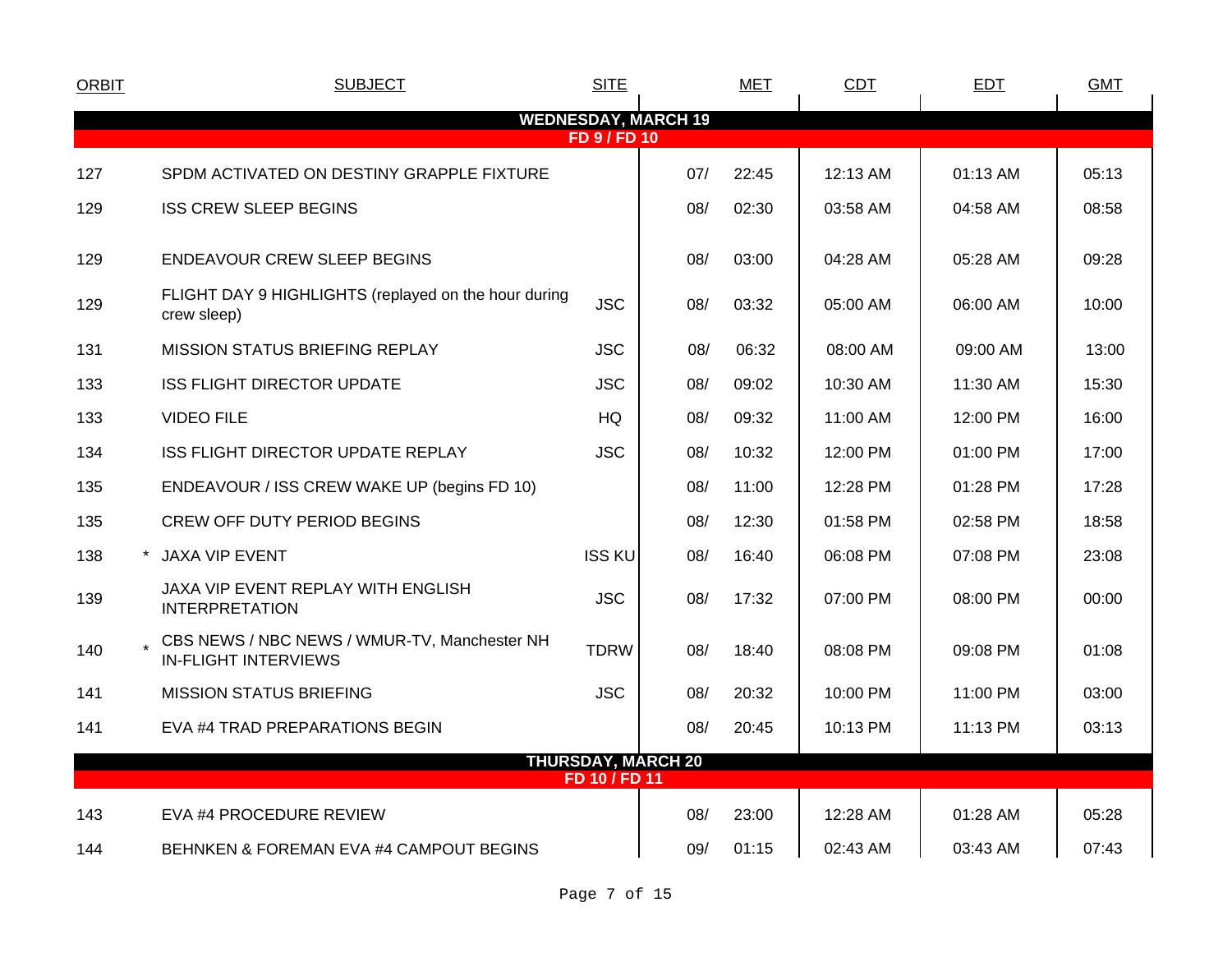| <b>ORBIT</b> | <b>SUBJECT</b>                                                       | <b>SITE</b>             |     | <b>MET</b> | CDT      | <b>EDT</b> | <b>GMT</b> |
|--------------|----------------------------------------------------------------------|-------------------------|-----|------------|----------|------------|------------|
| 145          | <b>ISS CREW SLEEP BEGINS</b>                                         |                         | 09/ | 02:30      | 03:58 AM | 04:58 AM   | 08:58      |
| 145          | <b>ENDEAVOUR CREW SLEEP BEGINS</b>                                   |                         | 09/ | 03:00      | 04:28 AM | 05:28 AM   | 09:28      |
| 145          | FLIGHT DAY 10 HIGHLIGHTS (replayed on the hour during<br>crew sleep) | <b>JSC</b>              | 09/ | 03:32      | 05:00 AM | 06:00 AM   | 10:00      |
| 147          | <b>MISSION STATUS BRIEFING REPLAY</b>                                | <b>JSC</b>              | 09/ | 06:32      | 08:00 AM | 09:00 AM   | 13:00      |
| 149          | <b>ISS FLIGHT DIRECTOR UPDATE</b>                                    | <b>JSC</b>              | 09/ | 08:02      | 09:30 AM | 10:30 AM   | 14:30      |
| 149          | <b>VIDEO FILE</b>                                                    | <b>HQ</b>               | 09/ | 09:32      | 11:00 AM | 12:00 PM   | 16:00      |
| 150          | ISS FLIGHT DIRECTOR UPDATE REPLAY                                    | <b>JSC</b>              | 09/ | 10:32      | 12:00 PM | 01:00 PM   | 17:00      |
| 150          | ENDEAVOUR / ISS CREW WAKE UP (begins FD 11)                          |                         | 09/ | 11:00      | 12:28 PM | 01:28 PM   | 17:28      |
| 151          | EVA #4 PREPARATIONS RESUME                                           |                         | 09/ | 11:45      | 01:13 PM | 02:13 PM   | 18:13      |
| 154          | EVA #4 BEGINS                                                        |                         | 09/ | 16:00      | 05:28 PM | 06:28 PM   | 22:28      |
| 154          | RPCM REMOVAL AND REPLACEMENT                                         |                         | 09/ | 16:30      | 05:58 PM | 06:58 PM   | 22:58      |
| 155          | TRAD DTO WORKSITE SETUP                                              |                         | 09/ | 17:00      | 06:28 PM | 07:28 PM   | 23:28      |
| 155          | <b>TRAD DTO BEGINS</b>                                               |                         | 09/ | 18:20      | 07:48 PM | 08:48 PM   | 00:48      |
| 158          | EVA #4 ENDS                                                          |                         | 09/ | 22:30      | 11:58 PM | 12:58 AM   | 04:58      |
|              |                                                                      | <b>FRIDAY, MARCH 21</b> |     |            |          |            |            |
|              |                                                                      | FD 11 / FD 12           |     |            |          |            |            |
| 159          | SSRMS WALKOFF FROM HARMONY TO MBS                                    |                         | 09/ | 23:55      | 01:23 AM | 02:23 AM   | 06:23      |
| 159          | <b>MISSION STATUS BRIEFING</b>                                       | <b>JSC</b>              | 10/ | 00:32      | 02:00 AM | 03:00 AM   | 07:00      |
| 161          | <b>ISS CREW SLEEP BEGINS</b>                                         |                         | 10/ | 02:30      | 03:58 AM | 04:58 AM   | 08:58      |
| 161          | ENDEAVOUR CREW SLEEP BEGINS                                          |                         | 10/ | 03:00      | 04:28 AM | 05:28 AM   | 09:28      |
| 161          | FLIGHT DAY 11 HIGHLIGHTS (replayed on the hour during<br>crew sleep) | <b>JSC</b>              | 10/ | 03:32      | 05:00 AM | 06:00 AM   | 10:00      |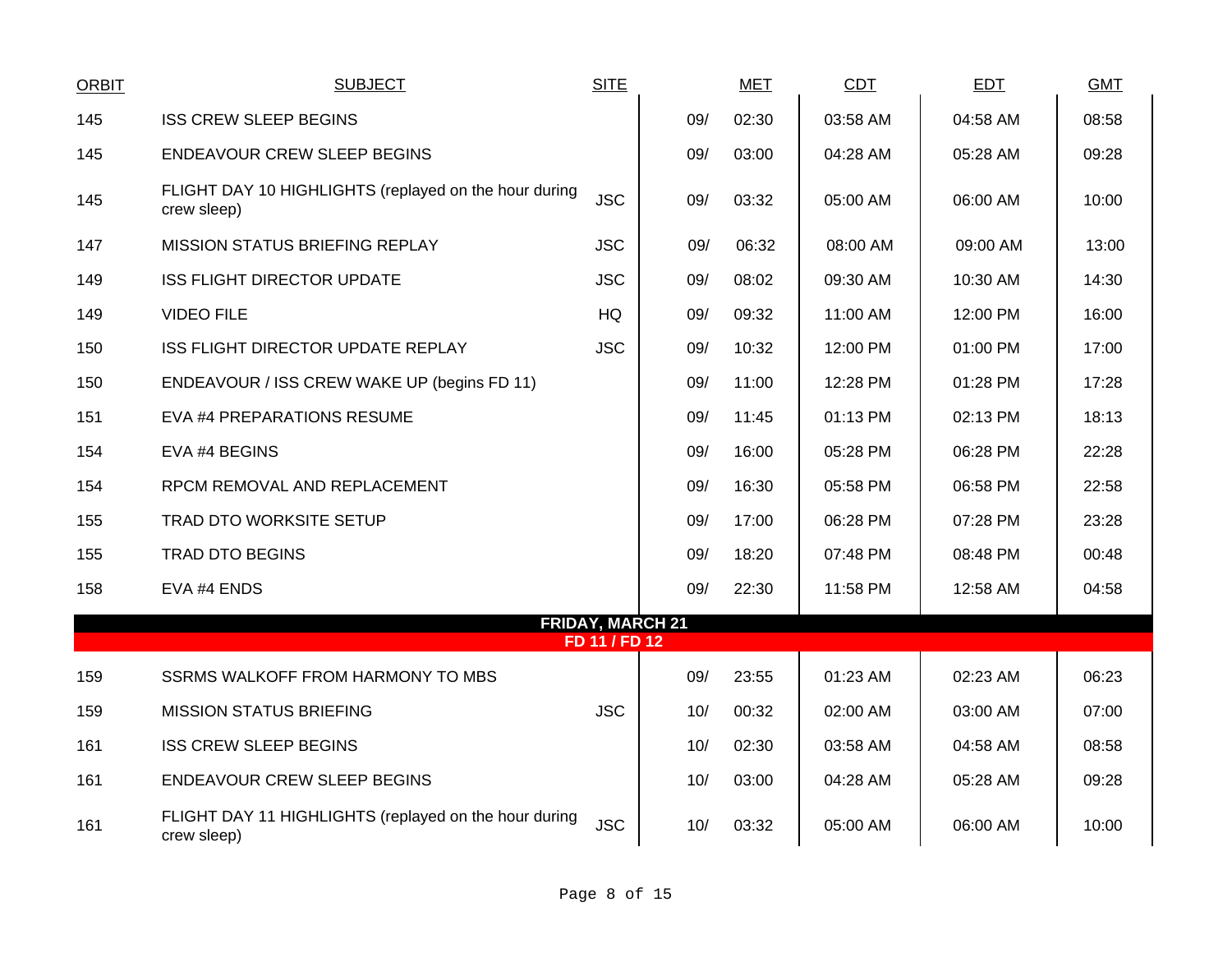| <b>ORBIT</b> | <b>SUBJECT</b>                                                            | <b>SITE</b>   |                           | <b>MET</b> | <b>CDT</b> | <b>EDT</b> | <b>GMT</b> |
|--------------|---------------------------------------------------------------------------|---------------|---------------------------|------------|------------|------------|------------|
| 163          | <b>MISSION STATUS BRIEFING REPLAY</b>                                     | <b>JSC</b>    | 10/                       | 06:32      | 08:00 AM   | 09:00 AM   | 13:00      |
| 164          | <b>ISS FLIGHT DIRECTOR UPDATE</b>                                         | <b>JSC</b>    | 10/                       | 08:02      | 09:30 AM   | 10:30 AM   | 14:30      |
| 165          | <b>VIDEO FILE</b>                                                         | HQ            | 10/                       | 09:32      | 11:00 AM   | 12:00 PM   | 16:00      |
| 166          | ISS FLIGHT DIRECTOR UPDATE REPLAY                                         | <b>JSC</b>    | 10/                       | 10:32      | 12:00 PM   | 01:00 PM   | 17:00      |
| 166          | ENDEAVOUR / ISS CREW WAKE UP (begins FD 12)                               |               | 10/                       | 11:00      | 12:28 PM   | 01:28 PM   | 17:28      |
| 168          | RMS/OBSS LATE INSPECTION OF ENDEAVOUR<br>THERMAL PROTECTION SYSTEM BEGINS |               | 10/                       | 13:35      | 03:03 PM   | 04:03 PM   | 20:03      |
| 169          | <b>EXPRESS 3 RACK TRANSFER</b>                                            |               | 10/                       | 14:55      | 04:23 PM   | 05:23 PM   | 21:23      |
| 170          | OBSS KEEP ALIVE EQUIPMENT ASSEMBLY                                        |               | 10/                       | 17:15      | 06:43 PM   | 07:43 PM   | 23:43      |
| 172          | <b>MISSION STATUS BRIEFING</b>                                            | <b>JSC</b>    | 10/                       | 20:32      | 10:00 PM   | 11:00 PM   | 03:00      |
| 174          | EVA #5 PROCEDURE REVIEW                                                   |               | 10/                       | 22:30      | 11:58 PM   | 12:58 AM   | 04:58      |
|              |                                                                           | FD 12 / FD 13 | <b>SATURDAY, MARCH 22</b> |            |            |            |            |
| 174          | MOBILE TRANSPORTER MOVES TO WORKSITE 6                                    |               | 10/                       | 23:30      | 12:58 AM   | 01:58 AM   | 05:58      |
|              |                                                                           |               |                           |            |            |            |            |
| 175          | BEHNKEN & FOREMAN EVA #5 CAMPOUT BEGINS                                   |               | 11/                       | 00:15      | 01:43 AM   | 02:43 AM   | 06:43      |
| 176          | <b>ISS CREW SLEEP BEGINS</b>                                              |               | 11/                       | 01:30      | 02:58 AM   | 03:58 AM   | 07:58      |
| 176          | ENDEAVOUR CREW SLEEP BEGINS                                               |               | 11/                       | 02:00      | 03:28 AM   | 04:28 AM   | 08:28      |
|              |                                                                           |               |                           |            |            |            |            |
| 176          | FLIGHT DAY 12 HIGHLIGHTS (replayed on the hour during<br>crew sleep)      | <b>JSC</b>    | 11/                       | 02:32      | 04:00 AM   | 05:00 AM   | 09:00      |
| 178          | <b>MISSION STATUS BRIEFING REPLAY</b>                                     | <b>JSC</b>    | 11/                       | 05:32      | 07:00 AM   | 08:00 AM   | 12:00      |
| 179          | <b>ISS FLIGHT DIRECTOR UPDATE</b>                                         | <b>JSC</b>    | 11/                       | 07:02      | 08:30 AM   | 09:30 AM   | 13:30      |
| 181          | ISS FLIGHT DIRECTOR UPDATE REPLAY                                         | <b>JSC</b>    | 11/                       | 09:02      | 10:30 AM   | 11:30 AM   | 15:30      |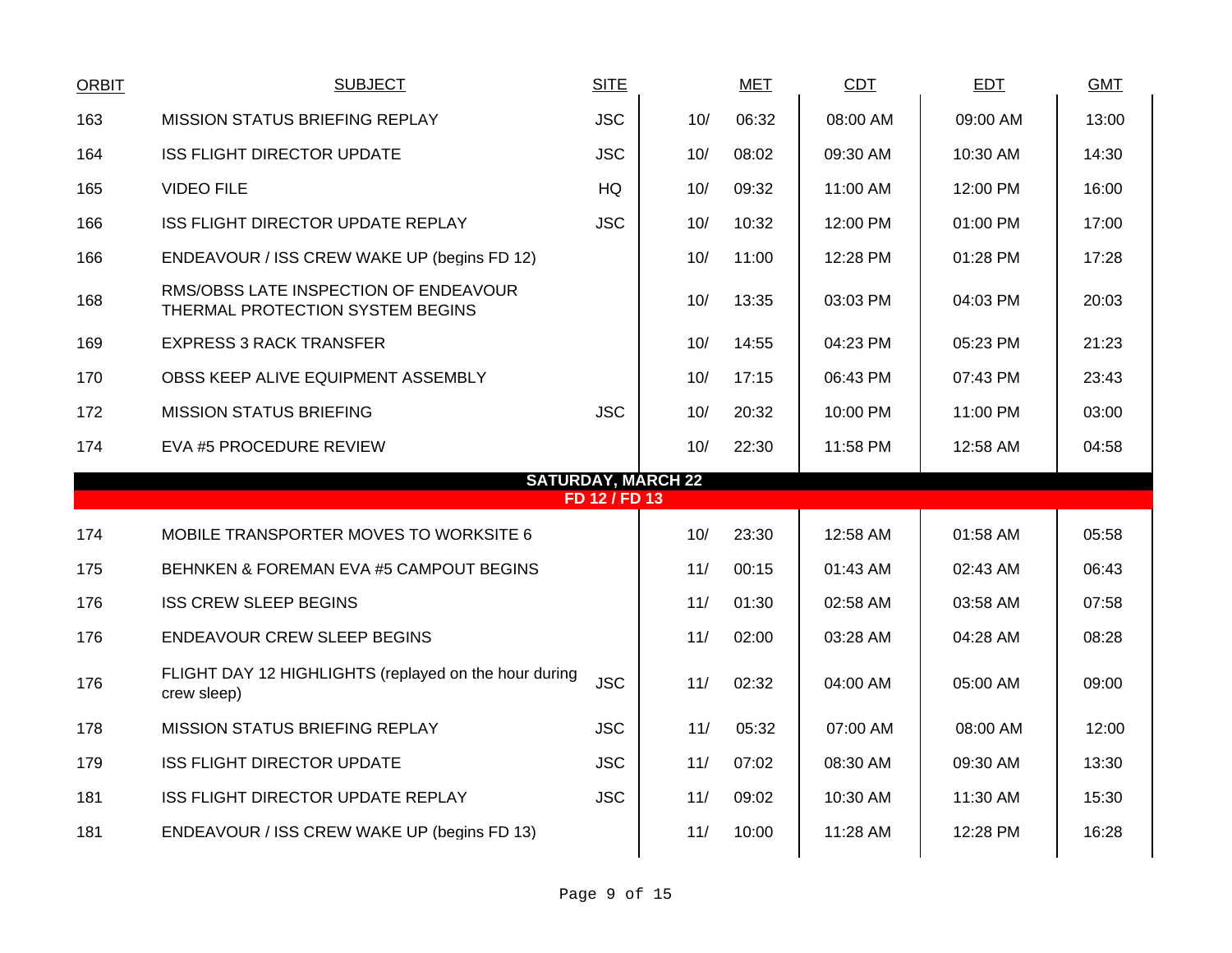| <b>ORBIT</b><br>182 | <b>SUBJECT</b><br>EVA #5 PREPARATIONS RESUME                                                                      | <b>SITE</b>   | 11/                     | <b>MET</b><br>10:40 | <b>CDT</b><br>12:08 PM | <b>EDT</b><br>01:08 PM | <b>GMT</b><br>17:08 |
|---------------------|-------------------------------------------------------------------------------------------------------------------|---------------|-------------------------|---------------------|------------------------|------------------------|---------------------|
|                     |                                                                                                                   |               |                         |                     |                        |                        |                     |
| 185                 | EVA #5 BEGINS                                                                                                     |               | 11/                     | 14:55               | 04:23 PM               | 05:23 PM               | 21:23               |
| 185                 | <b>SSRMS GRAPPLE OBSS</b>                                                                                         |               | 11/                     | 15:05               | 04:33 PM               | 05:33 PM               | 21:33               |
| 185                 | OBSS KAU ASSEMBLY BEGINS                                                                                          |               | 11/                     | 15:40               | 05:08 PM               | 06:08 PM               | 22:08               |
| 185                 | OBSS HANDOFF TO EVA CREWMEMBERS                                                                                   |               | 11/                     | 15:50               | 05:18 PM               | 06:18 PM               | 22:18               |
| 186                 | OBSS STOWAGE ON S1 TRUSS                                                                                          |               | 11/                     | 17:15               | 06:43 PM               | 07:43 PM               | 23:43               |
| 187                 | TRUNDLE BEARING ASSEMBLY #5 INSTALLED IN<br>STARBOARD SARJ                                                        |               | 11/                     | 18:30               | 07:58 PM               | 08:58 PM               | 00:58               |
| 187                 | JLP TRUNNION COVER INSTALLATION/HARMONY<br>PORT AND NADIR COMMON BERTHING MECHANISM<br><b>LAUNCH LOCK RELEASE</b> |               | 11/                     | 19:45               | 09:13 PM               | 10:13 PM               | 02:13               |
| 189                 | EVA #5 ENDS                                                                                                       |               | 11/                     | 21:45               | 11:13 PM               | 12:13 AM               | 04:13               |
|                     |                                                                                                                   |               | <b>SUNDAY, MARCH 23</b> |                     |                        |                        |                     |
|                     |                                                                                                                   | FD 13 / FD 14 |                         |                     |                        |                        |                     |
| 190                 | <b>MISSION STATUS BRIEFING</b>                                                                                    | <b>JSC</b>    | 11/                     | 23:02               | 12:30 AM               | 01:30 AM               | 05:30               |
| 191                 | <b>ISS CREW SLEEP BEGINS</b>                                                                                      |               | 12/                     | 01:30               | 02:58 AM               | 03:58 AM               | 07:58               |
| 192                 | <b>ENDEAVOUR CREW SLEEP BEGINS</b>                                                                                |               | 12/                     | 02:00               | 03:28 AM               | 04:28 AM               | 08:28               |
| 192                 | FLIGHT DAY 13 HIGHLIGHTS (replayed on the hour during<br>crew sleep)                                              | <b>JSC</b>    | 12/                     | 02:32               | 04:00 AM               | 05:00 AM               | 09:00               |
| 194                 | MISSION STATUS BRIEFING REPLAY                                                                                    | <b>JSC</b>    | 12/                     | 05:32               | 07:00 AM               | 08:00 AM               | 12:00               |
| 195                 | <b>ISS FLIGHT DIRECTOR UPDATE</b>                                                                                 | <b>JSC</b>    | 12/                     | 07:02               | 08:30 AM               | 09:30 AM               | 13:30               |
| 196                 | ISS FLIGHT DIRECTOR UPDATE REPLAY                                                                                 | <b>JSC</b>    | 12/                     | 09:02               | 10:30 AM               | 11:30 AM               | 15:30               |
| 197                 | ENDEAVOUR / ISS CREW WAKE UP (begins FD 14)                                                                       |               | 12/                     | 10:00               | 11:28 AM               | 12:28 PM               | 16:28               |
| 199                 | CREW OFF DUTY PERIOD BEGINS                                                                                       |               | 12/                     | 11:30               | 12:58 PM               | 01:58 PM               | 17:58               |
| 201                 | <b>MISSION STATUS BRIEFING</b>                                                                                    | <b>JSC</b>    | 12/                     | 16:02               | 05:30 PM               | 06:30 PM               | 22:30               |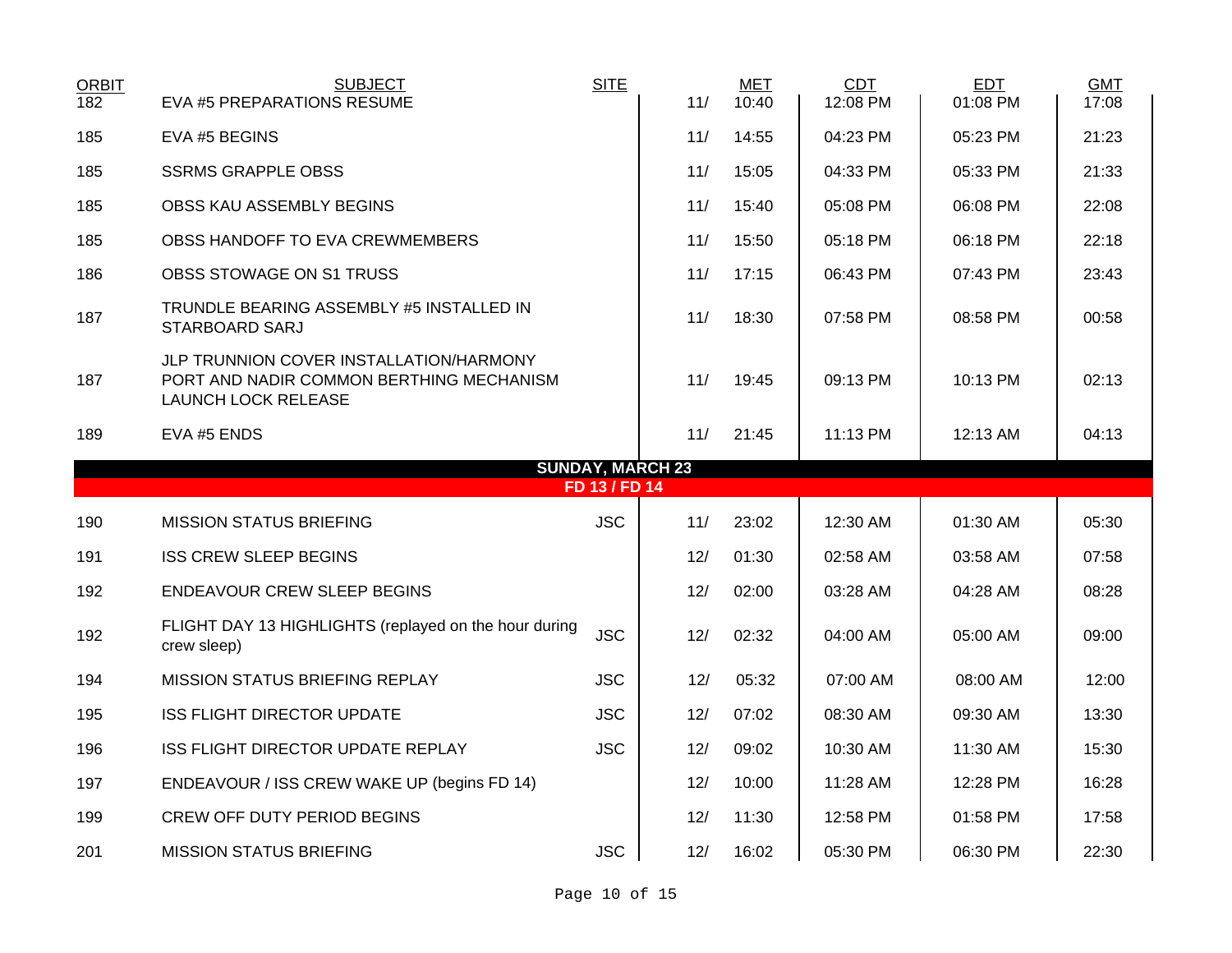| <b>ORBIT</b> | <b>SUBJECT</b>                                                       | <b>SITE</b>             |     | <b>MET</b> | CDT      | <b>EDT</b> | <b>GMT</b> |
|--------------|----------------------------------------------------------------------|-------------------------|-----|------------|----------|------------|------------|
| 203          | <b>ENDEAVOUR / ISS FINAL TRANSFERS</b>                               |                         | 12/ | 19:10      | 08:38 PM | 09:38 PM   | 01:38      |
| 204          | RENDEZVOUS TOOLS CHECKOUT                                            |                         | 12/ | 20:20      | 09:48 PM | 10:48 PM   | 02:48      |
| 204          | * JOINT CREW NEWS CONFERENCE                                         | <b>ISS KU</b>           | 12/ | 21:50      | 11:18 PM | 12:18 AM   | 04:18      |
|              |                                                                      | <b>MONDAY, MARCH 24</b> |     |            |          |            |            |
|              |                                                                      | FD 14 / FD 15           |     |            |          |            |            |
| 206          | <b>RIGEX ACTIVATION</b>                                              |                         | 12/ | 23:15      | 12:43 AM | 01:43 AM   | 05:43      |
| 206          | TRANSLATED REPLAY OF JOINT CREW NEWS<br><b>CONFERENCE</b>            | <b>JSC</b>              | 12/ | 23:32      | 01:00 AM | 02:00 AM   | 06:00      |
| 207          | <b>ISS CREW SLEEP BEGINS</b>                                         |                         | 13/ | 01:00      | 02:28 AM | 03:28 AM   | 07:28      |
| 207          | <b>ENDEAVOUR CREW SLEEP BEGINS</b>                                   |                         | 13/ | 01:30      | 02:58 AM | 03:58 AM   | 07:58      |
| 207          | FLIGHT DAY 14 HIGHLIGHTS (replayed on the hour during<br>crew sleep) | <b>JSC</b>              | 13/ | 01:32      | 03:00 AM | 04:00 AM   | 08:00      |
| 209          | MISSION STATUS BRIEFING REPLAY                                       | <b>JSC</b>              | 13/ | 05:32      | 07:00 AM | 08:00 AM   | 12:00      |
| 211          | <b>ISS FLIGHT DIRECTOR UPDATE</b>                                    | <b>JSC</b>              | 13/ | 07:02      | 08:30 AM | 09:30 AM   | 13:30      |
| 212          | <b>VIDEO FILE</b>                                                    | <b>HQ</b>               | 13/ | 08:32      | 10:00 AM | 11:00 AM   | 15:00      |
| 212          | ISS FLIGHT DIRECTOR UPDATE REPLAY                                    | <b>JSC</b>              | 13/ | 09:02      | 10:30 AM | 11:30 AM   | 15:30      |
| 213          | ENDEAVOUR / ISS CREW WAKE UP (begins FD 15)                          |                         | 13/ | 09:30      | 10:58 AM | 11:58 AM   | 15:58      |
| 214          | <b>RIGEX DEACTIVATION</b>                                            |                         | 13/ | 11:00      | 12:28 PM | 01:28 PM   | 17:28      |
| 215          | * POST MMT BRIEFING                                                  | <b>JSC</b>              | 13/ | 13:02      | 02:30 PM | 03:30 PM   | 19:30      |
| 216          | ENDEAVOUR / ISS FAREWELLS AND HATCH CLOSURE                          |                         | 13/ | 14:30      | 03:58 PM | 04:58 PM   | 20:58      |
| 217          | CENTERLINE CAMERA MOUNT                                              |                         | 13/ | 16:00      | 05:28 PM | 06:28 PM   | 22:28      |
| 218          | ENDEAVOUR/ISS UNDOCKING (may not be televised                        |                         | 13/ | 17:26      | 06:54 PM | 07:54 PM   | 23:54      |
| 218          | ISS FLYAROUND (may not be televised live)                            |                         | 13/ | 17:51      | 07:19 PM | 08:19 PM   | 00:19      |
|              |                                                                      |                         |     |            |          |            |            |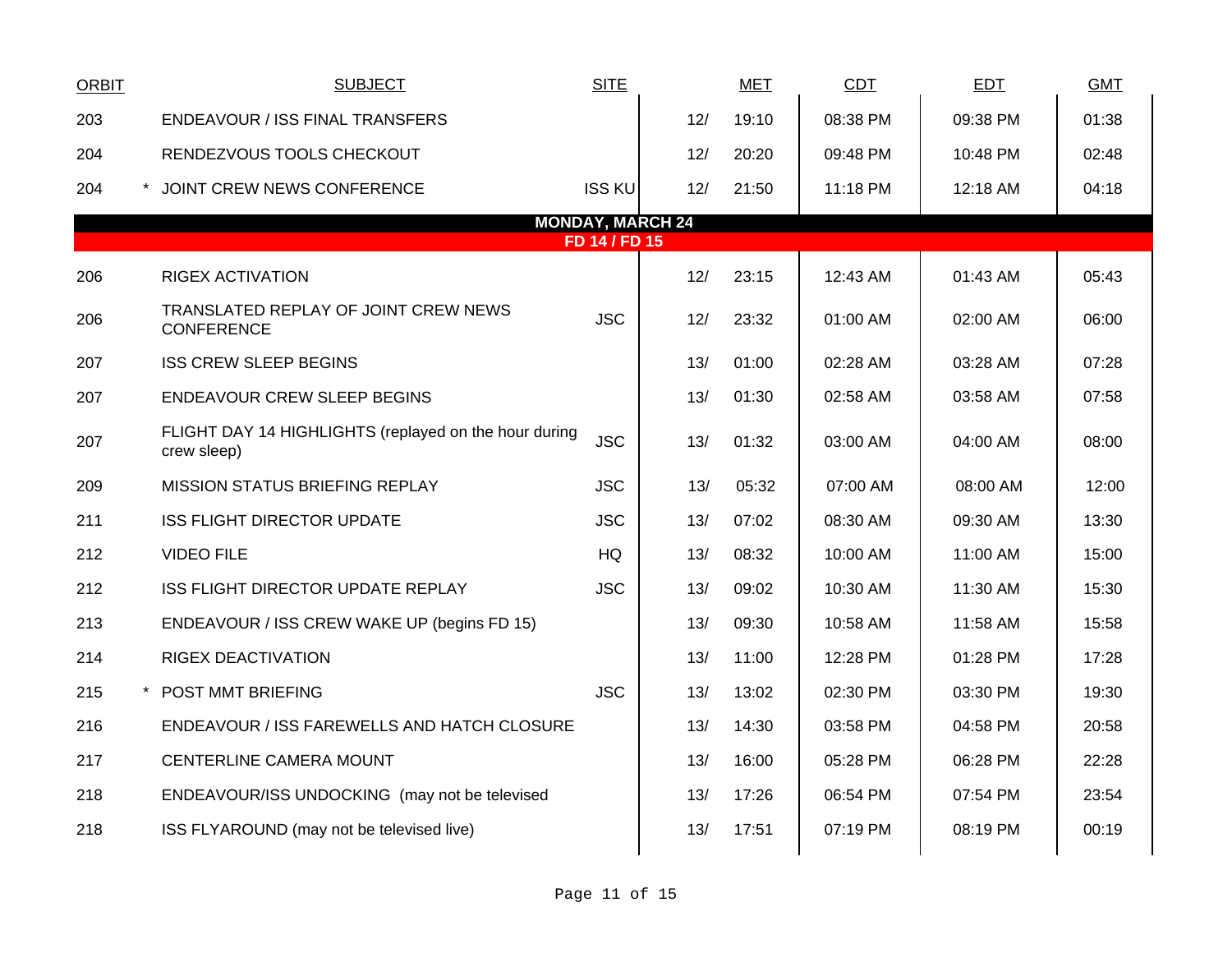| 219 | FINAL SEPARATION FROM ISS                                            | <b>SITE</b>   | 13/                      | <b>MET</b><br>19:09 | <b>CDT</b><br>08:37 PM | <b>EDT</b><br>09:37 PM | <b>GMT</b><br>01:37 |
|-----|----------------------------------------------------------------------|---------------|--------------------------|---------------------|------------------------|------------------------|---------------------|
| 220 | <b>MISSION STATUS BRIEFING</b>                                       | <b>JSC</b>    | 13/                      | 20:32               | 10:00 PM               | 11:00 PM               | 03:00               |
| 220 | <b>VTR PLAYBACK OF UNDOCKING</b>                                     |               | 13/                      | 20:35               | 10:03 PM               | 11:03 PM               | 03:03               |
|     |                                                                      |               | <b>TUESDAY, MARCH 25</b> |                     |                        |                        |                     |
|     |                                                                      | FD 15 / FD 16 |                          |                     |                        |                        |                     |
| 223 | <b>ENDEAVOUR CREW SLEEP BEGINS</b>                                   |               | 14/                      | 01:00               | 02:28 AM               | 03:28 AM               | 07:28               |
| 223 | FLIGHT DAY 15 HIGHLIGHTS (replayed on the hour during<br>crew sleep) | <b>JSC</b>    | 14/                      | 01:32               | 03:00 AM               | 04:00 AM               | 08:00               |
| 225 | MISSION STATUS BRIEFING REPLAY                                       | <b>JSC</b>    | 14/                      | 05:32               | 07:00 AM               | 08:00 AM               | 12:00               |
| 227 | ENDEAVOUR CREW WAKE UP (begins FD 16)                                |               | 14/                      | 09:00               | 10:28 AM               | 11:28 AM               | 15:28               |
| 230 | <b>CABIN STOWAGE BEGINS</b>                                          |               | 14/                      | 12:00               | 01:28 PM               | 02:28 PM               | 18:28               |
| 230 | <b>FCS CHECKOUT</b>                                                  |               | 14/                      | 12:45               | 02:13 PM               | 03:13 PM               | 19:13               |
| 231 | <b>RCS HOT FIRE</b>                                                  |               | 14/                      | 13:55               | 03:23 PM               | 04:23 PM               | 20:23               |
| 232 | <b>ESA PAO EVENT</b>                                                 | <b>TDRE</b>   | 14/                      | 16:00               | 05:28 PM               | 06:28 PM               | 22:28               |
| 234 | CNN / ASSOCIATED PRESS / KTVI-TV, St. Louis, MO                      | <b>TDRE</b>   | 14/                      | 18:05               | 07:33 PM               | 08:33 PM               | 00:33               |
| 236 | REPLAY OF ESA PAO EVENT WITH ENGLISH<br><b>INTERPRETATION</b>        | <b>JSC</b>    | 14/                      | 19:32               | 09:00 PM               | 10:00 PM               | 02:00               |
| 236 | <b>MISSION STATUS BRIEFING</b>                                       | <b>JSC</b>    | 14/                      | 20:32               | 10:00 PM               | 11:00 PM               | 03:00               |
| 236 | MIDDECK RECUMBENT SEAT SETUP FOR EYHARTS                             |               | 14/                      | 21:00               | 10:28 PM               | 11:28 PM               | 03:28               |
| 236 | KU BAND ANTENNA STOWAGE                                              |               | 14/                      | 21:20               | 10:48 PM               | 11:48 PM               | 03:48               |
| 237 | <b>CREW DEORBIT PREPARATION BRIEFING</b>                             |               | 14/                      | 22:00               | 11:28 PM               | 12:28 AM               | 04:28               |
|     |                                                                      |               |                          |                     |                        |                        |                     |
|     |                                                                      |               |                          |                     |                        |                        |                     |
|     |                                                                      |               |                          |                     |                        |                        |                     |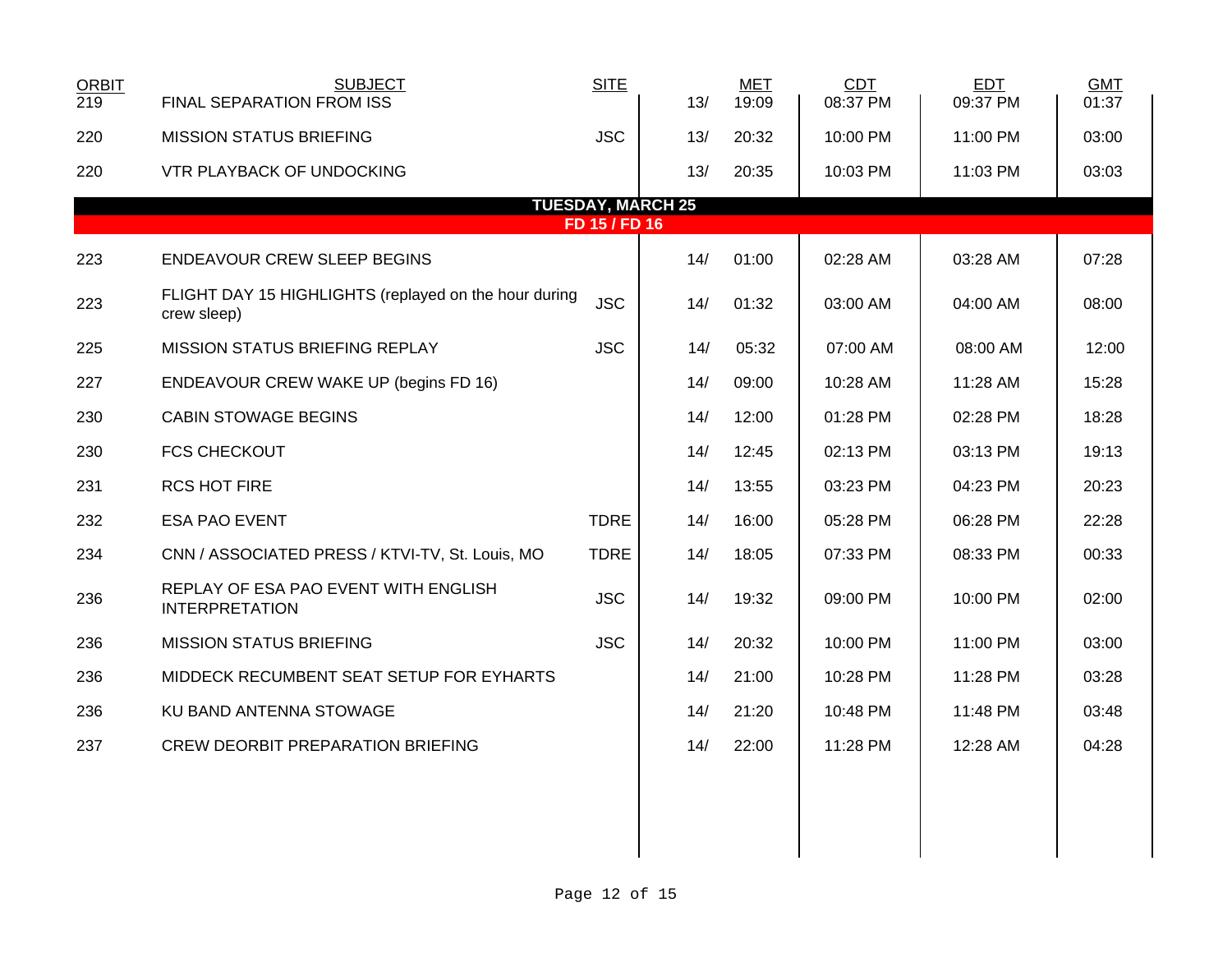| <b>ORBIT</b>                                | <b>SUBJECT</b>                                                       | <b>SITE</b> |     | <b>MET</b> | <b>CDT</b>     | <b>EDT</b> | <b>GMT</b> |  |
|---------------------------------------------|----------------------------------------------------------------------|-------------|-----|------------|----------------|------------|------------|--|
| <b>WEDNESDAY, MARCH 26</b><br>FD 15 / FD 16 |                                                                      |             |     |            |                |            |            |  |
| 238                                         | <b>ENDEAVOUR CREW SLEEP BEGINS</b>                                   |             | 15/ | 01:00      | 02:28 AM       | 03:28 AM   | 07:28      |  |
| 239                                         | FLIGHT DAY 16 HIGHLIGHTS (replayed on the hour during<br>crew sleep) | <b>JSC</b>  | 15/ | 01:32      | 03:00 AM       | 04:00 AM   | 08:00      |  |
| 241                                         | <b>MISSION STATUS BRIEFING REPLAY</b>                                | <b>JSC</b>  | 15/ | 05:32      | 07:00 AM       | 08:00 AM   | 12:00      |  |
| 244                                         | ENDEAVOUR CREW WAKE UP (begins FD 17)                                |             | 15/ | 09:00      | 10:28 AM       | 11:28 AM   | 15:28      |  |
| 246                                         | <b>DEORBIT PREPARATIONS BEGIN</b>                                    |             | 15/ | 12:50      | 02:18 PM       | 03:18 PM   | 19:18      |  |
| 247                                         | PAYLOAD BAY DOOR CLOSING                                             |             | 15/ | 14:23      | 03:51 PM       | 04:51 PM   | 20:51      |  |
| 249                                         | <b>DEORBIT BURN</b>                                                  |             | 15/ | 17:03      | 06:31 PM       | 07:31 PM   | 23:31      |  |
| 250                                         | MILA C-BAND RADAR ACQUISITION OF ENDEAVOUR                           |             | 15/ | 17:52      | 07:20 PM       | 08:20 PM   | 00:20      |  |
| 250                                         | <b>KSC LANDING</b>                                                   | <b>KSC</b>  | 15/ | 18:05      | 07:33 PM       | 08:33 PM   | 00:33      |  |
|                                             | POST-LANDING NEWS CONFERENCE                                         | <b>KSC</b>  |     |            | NET L+2 HRS.   |            |            |  |
|                                             | ENTRY FLIGHT CONTROL TEAM VIDEO REPLAY                               | <b>JSC</b>  |     |            | NET L+3 HRS.   |            |            |  |
|                                             | STS-123 MISSION HIGHLIGHTS VIDEO REPLAY                              | <b>JSC</b>  |     |            | NET L+3.5 HRS. |            |            |  |
|                                             | VIDEO B-ROLL OF EYHARTS IN CREW QUARTERS<br>(pending availability)   | <b>KSC</b>  |     |            | NET L+6.5 HRS. |            |            |  |
| <b>THURSDAY, MARCH 27</b>                   |                                                                      |             |     |            |                |            |            |  |
|                                             | STS-123 CREW NEWS CONFERENCE (may be<br>postponed or cancelled)      | <b>KSC</b>  |     |            | <b>TBD</b>     |            |            |  |
|                                             |                                                                      |             |     |            |                |            |            |  |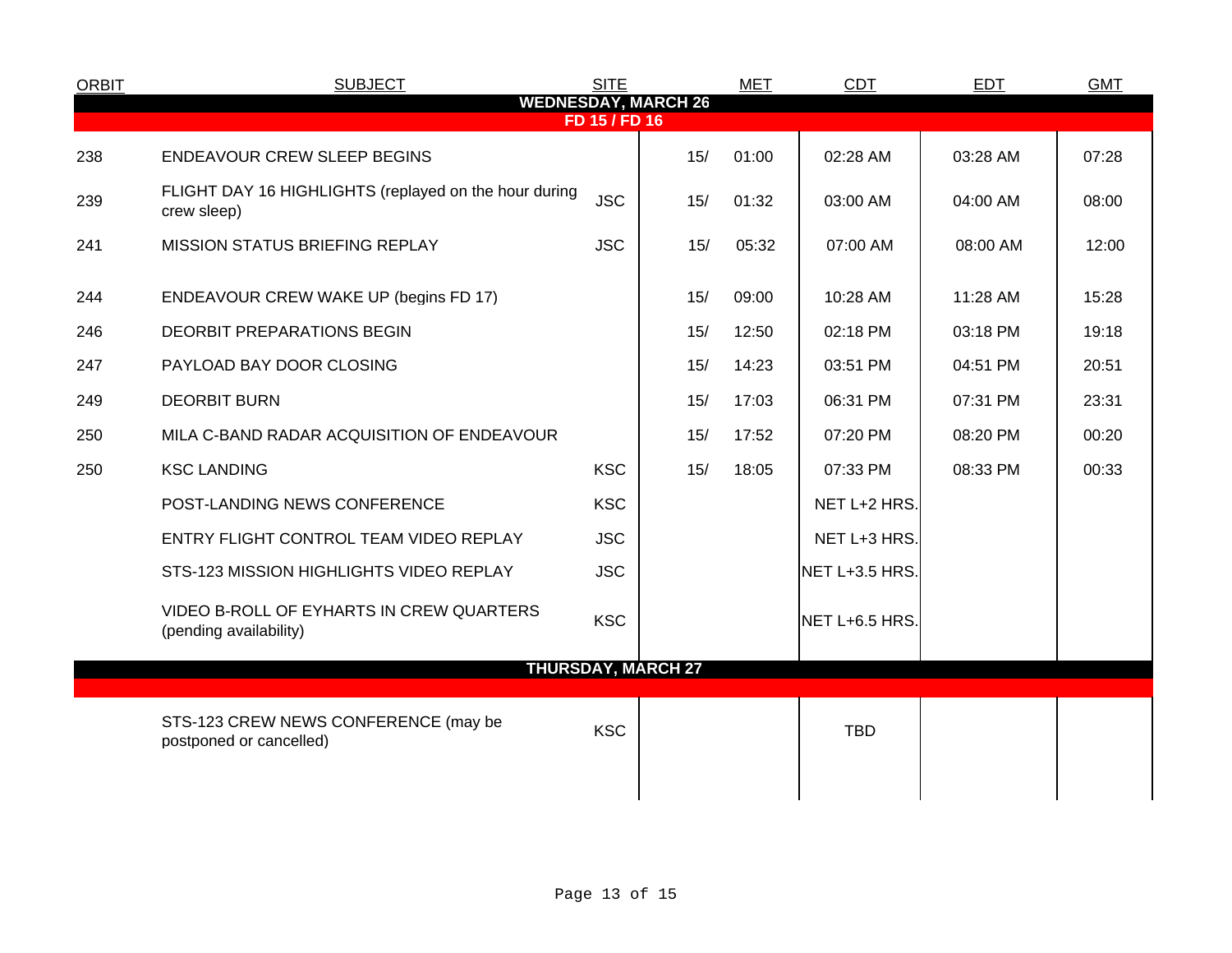| <b>ORBIT</b>               | <b>SUBJECT</b>                                                                                              | <b>SITE</b> | MET | <b>CDT</b> | <b>EDT</b> | <b>GMT</b> |  |  |  |
|----------------------------|-------------------------------------------------------------------------------------------------------------|-------------|-----|------------|------------|------------|--|--|--|
|                            |                                                                                                             |             |     |            |            |            |  |  |  |
| <b>DEFINITION OF TERMS</b> |                                                                                                             |             |     |            |            |            |  |  |  |
|                            |                                                                                                             |             |     |            |            |            |  |  |  |
| ACBM:                      | Active Common Berthing Mechanism                                                                            |             |     |            |            |            |  |  |  |
| AMC:                       | <b>Americom Satellite</b>                                                                                   |             |     |            |            |            |  |  |  |
| CLPA:                      | Camera Light Pan/Tilt Assembly                                                                              |             |     |            |            |            |  |  |  |
|                            | Columbus: European Laboratory on ISS                                                                        |             |     |            |            |            |  |  |  |
| CST:                       | <b>Central Standard Time</b>                                                                                |             |     |            |            |            |  |  |  |
| EST:                       | <b>Eastern Standard Time</b>                                                                                |             |     |            |            |            |  |  |  |
| DCSU:                      | Direct Current Switching Unit on ISS                                                                        |             |     |            |            |            |  |  |  |
| Destiny:                   | U.S. Laboratory on ISS                                                                                      |             |     |            |            |            |  |  |  |
| DEXTRE:                    | Special Purpose Dexterous Manipulator (SPDM)                                                                |             |     |            |            |            |  |  |  |
| DTO:                       | <b>Detailed Test Objective</b>                                                                              |             |     |            |            |            |  |  |  |
| EMU:<br><b>ESP-2:</b>      | <b>Extravehicular Mobility Unit</b>                                                                         |             |     |            |            |            |  |  |  |
| ESA:                       | External Stowage Platform #2 on ISS Airlock<br>European Space Agency                                        |             |     |            |            |            |  |  |  |
| EVA:                       | <b>Extravehicular Activity</b>                                                                              |             |     |            |            |            |  |  |  |
| FCS:                       | <b>Flight Contol System</b>                                                                                 |             |     |            |            |            |  |  |  |
| FD:                        | <b>Flight Day</b>                                                                                           |             |     |            |            |            |  |  |  |
| FG:                        | French Guiana                                                                                               |             |     |            |            |            |  |  |  |
| GMT:                       | <b>Greenwich Mean Time</b>                                                                                  |             |     |            |            |            |  |  |  |
| Harmony:                   | Connecting Node 2 on ISS                                                                                    |             |     |            |            |            |  |  |  |
| HQ:                        | <b>NASA Headquarters</b>                                                                                    |             |     |            |            |            |  |  |  |
| ISS:                       | <b>International Space Station</b>                                                                          |             |     |            |            |            |  |  |  |
| <b>JAXA</b>                | Japanese Aerospace Exploration Agency                                                                       |             |     |            |            |            |  |  |  |
| <b>JLP</b>                 | Japanese Logistics Pressurized Segment of Kibo                                                              |             |     |            |            |            |  |  |  |
| JSC:                       | Johnson Space Center                                                                                        |             |     |            |            |            |  |  |  |
| KAU:                       | <b>Keep Alive Umbilical</b>                                                                                 |             |     |            |            |            |  |  |  |
| KSC:                       | Kennedy Space Center                                                                                        |             |     |            |            |            |  |  |  |
| L:                         | Launch or Landing time                                                                                      |             |     |            |            |            |  |  |  |
| LIMO:                      | Live Interview Media Outlet channel                                                                         |             |     |            |            |            |  |  |  |
| LWAPA:                     | Lightweight Adapter Plate Assembly                                                                          |             |     |            |            |            |  |  |  |
| MBS:                       | Mobile Base System                                                                                          |             |     |            |            |            |  |  |  |
| MECO:                      | Main Engine Cut-Off                                                                                         |             |     |            |            |            |  |  |  |
| MET:                       | Mission Elapsed Time, which begins at the moment of launch and is read: DAYS/HOURS:MINUTES. LAUNCH=00/00:00 |             |     |            |            |            |  |  |  |
| <b>MILA</b>                | Merritt Island, Florida Tracking Station                                                                    |             |     |            |            |            |  |  |  |
| MISSE:                     | Materials International Space Station Experiment                                                            |             |     |            |            |            |  |  |  |
| MMT:                       | <b>Mission Management Team</b>                                                                              |             |     |            |            |            |  |  |  |
| MS:                        | <b>Mission Specialist</b>                                                                                   |             |     |            |            |            |  |  |  |
| MT:                        | <b>Mobile Transporter</b>                                                                                   |             |     |            |            |            |  |  |  |
| NET:<br>OBSS:              | No Earlier Than<br><b>Orbiter Boom Sensor System</b>                                                        |             |     |            |            |            |  |  |  |
| ODS:                       | <b>Orbiter Docking System</b>                                                                               |             |     |            |            |            |  |  |  |
|                            |                                                                                                             |             |     |            |            |            |  |  |  |